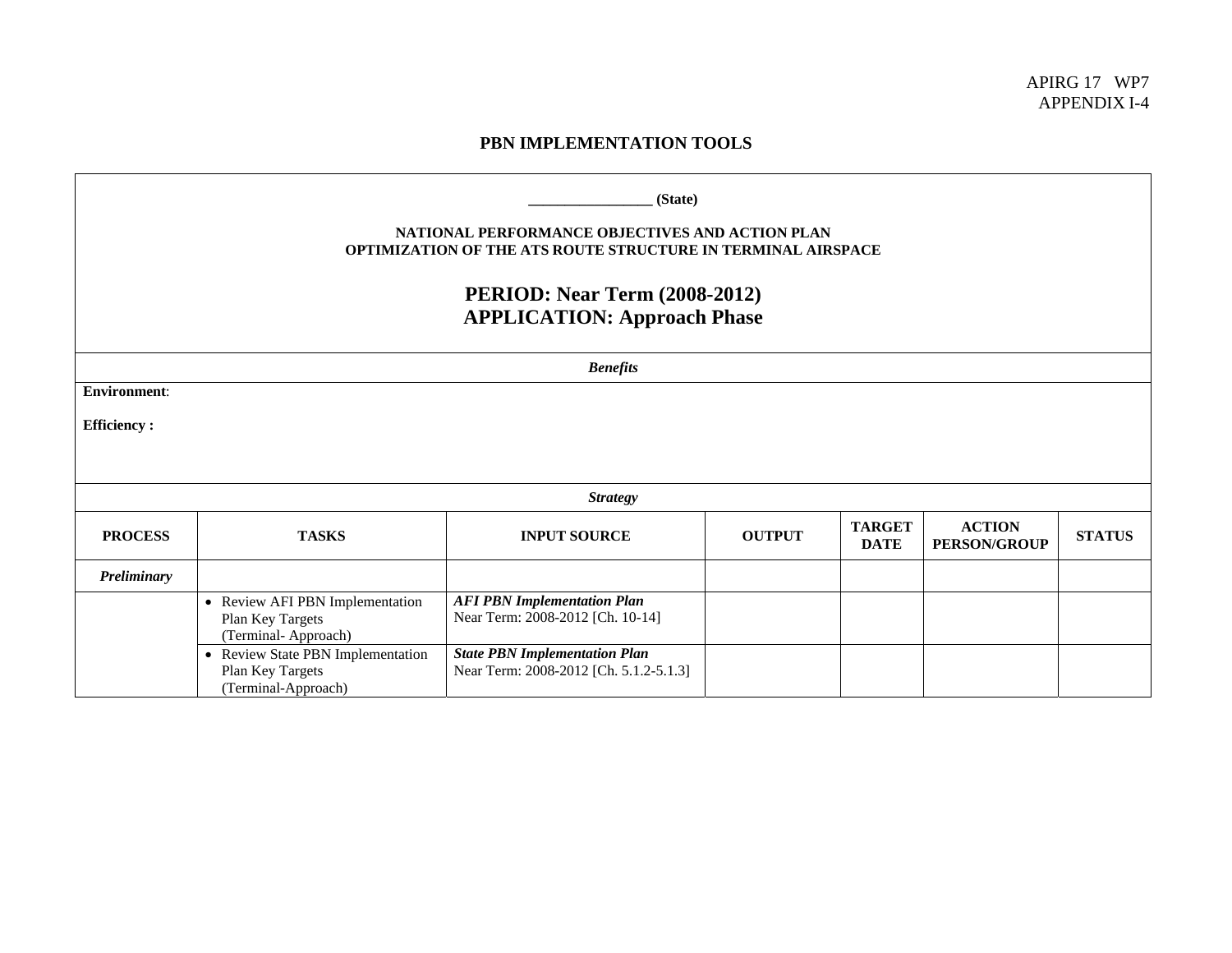## APIRG 17 WP7 APPENDIX I-4

| <b>PROCESS</b>                                                  | <b>TASKS</b>                                                                                                            | <b>INPUT SOURCE</b>                                                                                        | <b>OUTPUT</b>                                                                     | <b>TARGET</b><br><b>DATE</b> | <b>ACTION</b><br><b>PERSON/GROUP</b> | <b>STATUS</b> |
|-----------------------------------------------------------------|-------------------------------------------------------------------------------------------------------------------------|------------------------------------------------------------------------------------------------------------|-----------------------------------------------------------------------------------|------------------------------|--------------------------------------|---------------|
| <b>Terminal</b><br><b>Applications</b><br><b>Implementation</b> |                                                                                                                         |                                                                                                            |                                                                                   |                              |                                      |               |
| Process <sub>1</sub><br><b>Determine</b><br><b>Requirements</b> | <b>Step 1-</b> Formulate airspace concept                                                                               | PBN Manual, Vol. 1B Ch. B 2.3.1<br>ATM needs (civil/military)<br>$\triangleright$                          |                                                                                   |                              |                                      |               |
|                                                                 | <b>Step 2-</b> Assessment of existing fleet<br>capability and available<br>navaid infrastructure                        | PBN Manual, Vol. 1B Ch. B 2.3.2<br><b>IATA Survey</b><br>≻<br>$\blacktriangleright$<br><b>State Survey</b> |                                                                                   |                              |                                      |               |
|                                                                 | <b>Step 3-</b> Assessment of existing ATS<br>surveillance system and<br>communications infrastructure<br>and ATM system | PBN Manual, Vol. 1B Ch. B 2.3.3                                                                            |                                                                                   |                              |                                      |               |
|                                                                 | Step 4- Identify necessary navigation<br>performance and functional<br>requirements                                     | PBN Manual, Vol. 1B Ch. B 2.3.4                                                                            |                                                                                   |                              |                                      |               |
|                                                                 |                                                                                                                         |                                                                                                            | <b>Navigation functional</b><br>⋗<br>requirements<br><b>Fleet capability</b><br>⋗ |                              |                                      |               |

¾ **CNS/ATM capabilities**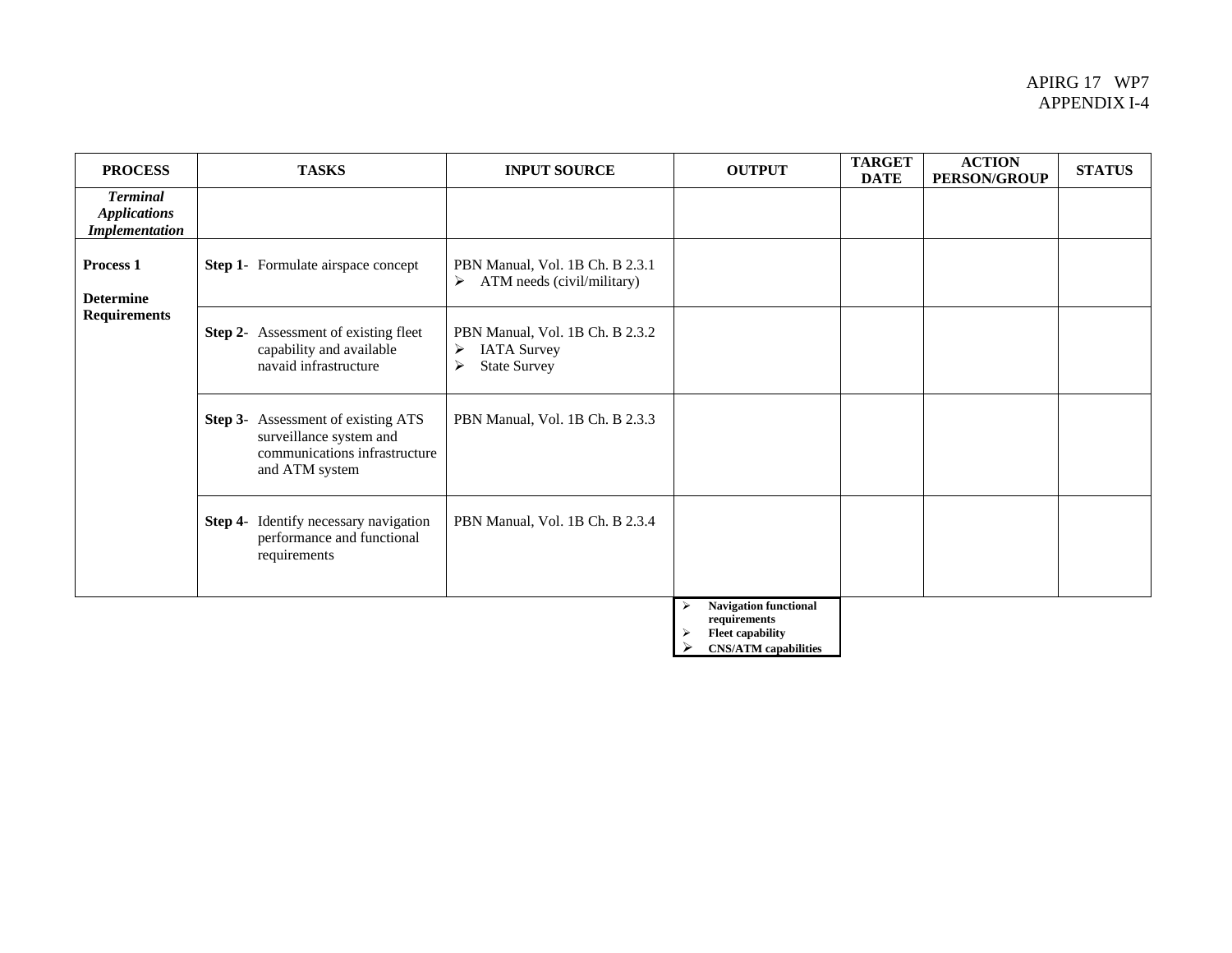## APIRG 17 WP7 APPENDIX I-4

| Process 2<br><b>Identifying</b><br><b>ICAO</b><br>navigation<br>specification for<br>implementation | <b>Step 1-</b> Review ICAO navigation<br>specifications                                                                                                                                                                     | PBN Manual, Vol. 1B Ch. B 3.3.1<br>Navigation functional<br>➤<br>requirements<br>Fleet capability<br>⋗<br>CNS/ATM capabilities<br>➤ |                              |  |  |
|-----------------------------------------------------------------------------------------------------|-----------------------------------------------------------------------------------------------------------------------------------------------------------------------------------------------------------------------------|-------------------------------------------------------------------------------------------------------------------------------------|------------------------------|--|--|
|                                                                                                     | <b>Step 2-</b> Identify appropriate ICAO<br>navigation specification to<br>apply in the specific<br>CNS/ATM environment<br>$\triangleright$ RNP APCH<br>$\triangleright$ RNP AR APCH<br>$\triangleright$ New specification? | PBN Manual, Vol. 1B Ch. B 3.3.2                                                                                                     |                              |  |  |
|                                                                                                     | <b>Step 3-</b> Identify trade-offs with<br>airspace concept and<br>navigation functional<br>requirements (if necessary)                                                                                                     | PBN Manual, Vol. 1B Ch. B 3.3.3                                                                                                     |                              |  |  |
|                                                                                                     |                                                                                                                                                                                                                             |                                                                                                                                     | Navigation<br>specifications |  |  |